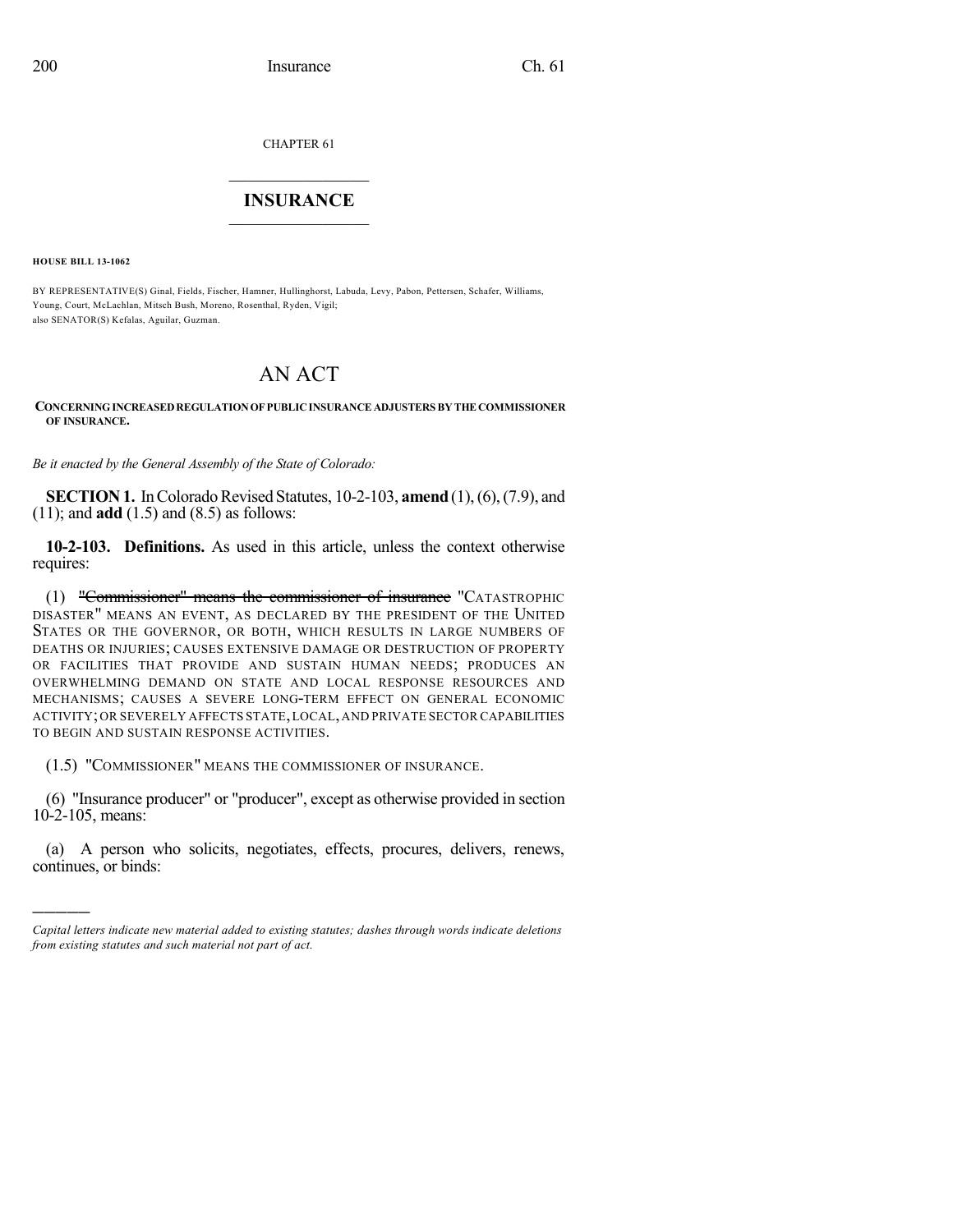(I) POLICIES OF INSURANCE FOR RISKS RESIDING, LOCATED, OR TO BE PERFORMED IN THIS STATE;

(II) Membership in a prepayment plan as defined in parts 2 and 3 of article 16 of this title; or

(III) Membership enrollment in a health care plan as defined in part 4 of article 16 of this title; AND

(b) A PUBLIC ADJUSTER.

(7.9) "Negotiate" means the act of conferring directly with or offering advice directly to a purchaser or prospective purchaser of a particular contract of insurance concerning any of the substantive benefits, terms, or conditions of the contract, if the person engaged in that act either sells insurance or obtains insurance from insurers for purchasers OR ACTS AS A PUBLIC ADJUSTER.

(8.5) "PUBLIC ADJUSTER"MEANS ANY PERSON WHO, FOR COMPENSATION OR ANY OTHER THING OF VALUE ON BEHALF OF THE INSURED:

(a) ACTS OR AIDS, SOLELY IN RELATION TO FIRST-PARTY CLAIMS ARISING UNDER INSURANCE CONTRACTS THAT INSURE THE REAL OR PERSONAL PROPERTY OR ALLIED LINES OF THE INSURED, ON BEHALF OF AN INSURED IN NEGOTIATING FOR, OR EFFECTING, THE SETTLEMENT OF A CLAIM FOR LOSS OR DAMAGE COVERED BY AN INSURANCE CONTRACT;

(b) ADVERTISES FOR EMPLOYMENT AS A PUBLIC ADJUSTER OF INSURANCE CLAIMS OR SOLICITS BUSINESS OR REPRESENTS HIMSELF OR HERSELF TO THE PUBLIC AS A PUBLIC ADJUSTER OF FIRST-PARTY INSURANCE CLAIMS FOR LOSSES OR DAMAGES ARISING OUT OF POLICIES OF INSURANCE THAT INSURE REAL OR PERSONAL PROPERTY OR ALLIED LINES; OR

(c) DIRECTLY OR INDIRECTLY SOLICITS BUSINESS, INVESTIGATES OR ADJUSTS LOSSES, OR ADVISES AN INSURED ABOUT FIRST-PARTY CLAIMS FOR LOSSES OR DAMAGES ARISING OUT OF POLICIES OF INSURANCE THAT INSURE REAL OR PERSONAL PROPERTY OR ALLIED LINES FOR ANOTHER PERSON ENGAGED IN THE BUSINESS OF ADJUSTING LOSSES OR DAMAGES COVERED BY AN INSURANCE POLICY FOR THE INSURED.

(11) "Solicit" means attempting to sell insurance, or asking or urging a person to apply for a particular kind of insurance from a particular company, OR ASKING OR URGING A PERSON TO USE THE SERVICES OF, OR SERVICES IN CONNECTION WITH ACTIVITIES AS, A PUBLIC ADJUSTER.

**SECTION 2.** In Colorado Revised Statutes, 10-2-105, **add** (2.5) as follows:

**10-2-105. Insurance producer - exemptions from definition.** (2.5) WITH RESPECT TO PUBLIC ADJUSTERS, A LICENSE AS A PUBLIC ADJUSTER IS NOT REQUIRED FOR: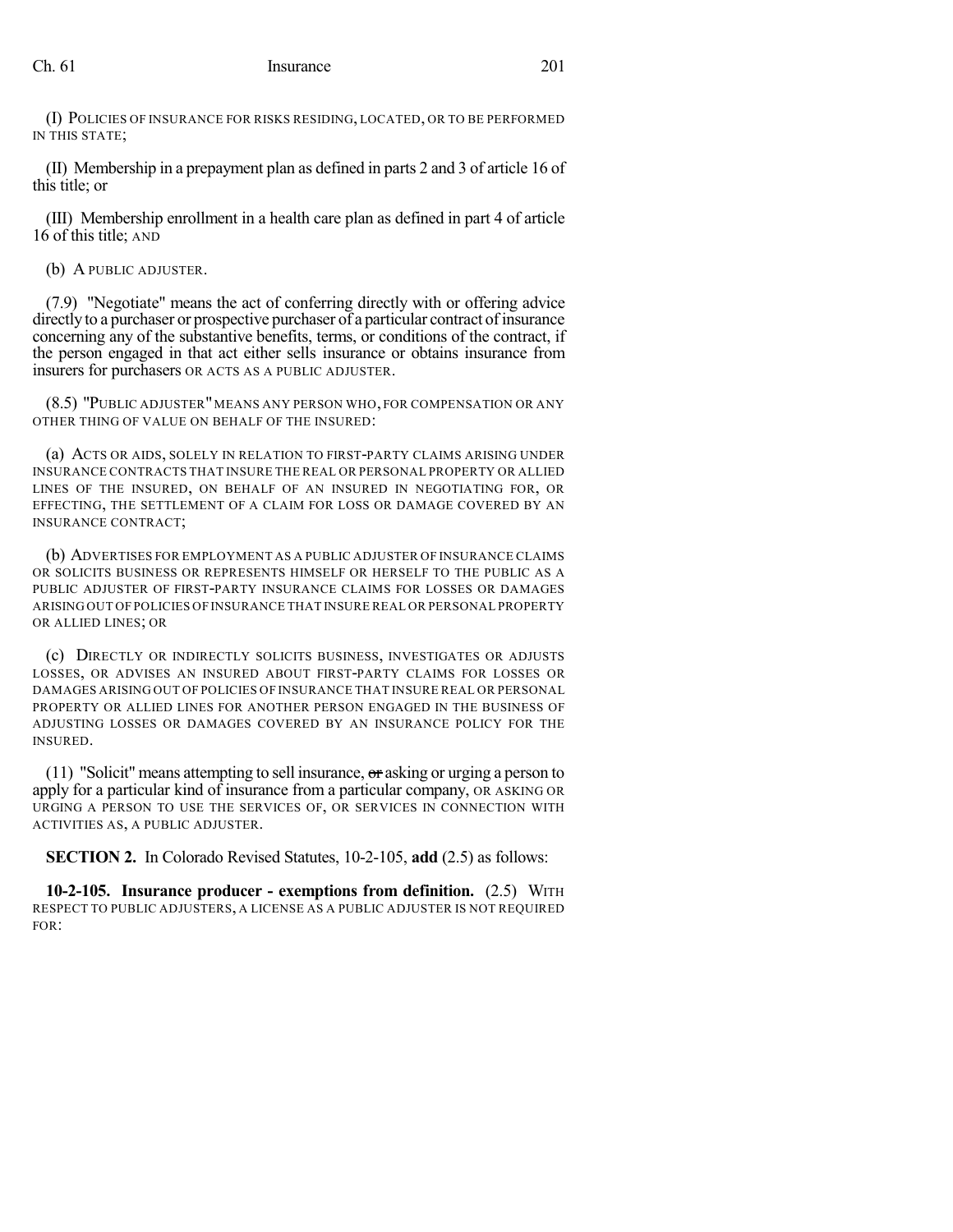(a) AN ATTORNEY-AT-LAW ADMITTED TO PRACTICE IN THIS STATE, WHEN ACTING IN HIS OR HER PROFESSIONAL CAPACITY AS AN ATTORNEY;

(b) A PERSON WHO NEGOTIATES OR SETTLES CLAIMS ARISING UNDER A LIFE OR HEALTH INSURANCE POLICY OR AN ANNUITY CONTRACT;

(c) A PERSON EMPLOYED ONLY FOR THE PURPOSE OF OBTAINING FACTS SURROUNDING A LOSS OR FURNISHING TECHNICAL ASSISTANCE OF AN INCIDENTAL NATURE TO A LICENSED PUBLIC ADJUSTER, INCLUDING A PHOTOGRAPHER, ESTIMATOR, PRIVATE INVESTIGATOR, ENGINEER, OR HANDWRITING EXPERT;

(d) A LICENSED HEALTH CARE PROVIDER, OR EMPLOYEE OF A LICENSED HEALTH CARE PROVIDER, WHO PREPARES OR FILES A HEALTH CLAIM FORM ON BEHALF OF A PATIENT; OR

(e) A PERSON WHO SETTLES SUBROGATION CLAIMS BETWEEN INSURERS.

**SECTION 3.** In Colorado Revised Statutes, 10-2-301, **add** (3.5) as follows:

**10-2-301. Continuing education requirement.** (3.5) (a) AN INDIVIDUAL WHO HOLDS A PUBLIC ADJUSTER LICENSE AND WHO IS NOT EXEMPT UNDER PARAGRAPH (b) OF THIS SUBSECTION (3.5) SHALL SATISFACTORILY COMPLETE CONTINUING EDUCATION COURSES AS REQUIRED BY THE COMMISSIONER UNDER THIS SECTION.

(b) LICENSEES HOLDING NONRESIDENT PUBLIC ADJUSTER LICENSES WHO HAVE MET THE CONTINUING EDUCATION REQUIREMENTS OF THEIR HOME STATE AND WHOSE HOME STATE GIVES CREDIT TO RESIDENTS OF THIS STATE ON THE SAME BASIS MEET THE REQUIREMENTS OF THIS SECTION.

**SECTION 4.** In Colorado Revised Statutes, **amend** 10-2-417 as follows:

**10-2-417. Public insurance adjusters - license required - financial responsibility -standards of conduct - rules.** No person shall act or hold oneself out to be a public insurance adjuster adjusting claimsfor losses or damages arising out of policies offire and allied linesinsurance employed byand representing solely the interest of the named insured in a policy of fire and allied lines insurance unless licensed therefor. The commissioner may accept application of any person to act as  $a$  public insurance adjuster. (1) (a) A PERSON SHALL NOT ACT OR HOLD HIMSELF OR HERSELF OUT AS A PUBLIC ADJUSTER IN THIS STATE UNLESS THE PERSON IS LICENSED AS A PUBLIC ADJUSTER IN ACCORDANCE WITH THIS ARTICLE. NO PERSON WHO, ON OR BEFORE THE EFFECTIVE DATE OF THIS SECTION, AS AMENDED, HOLDS A LICENSE AS A PUBLIC ADJUSTER PREVIOUSLY ISSUED UNDER THE LAWS OF THIS STATE IS REQUIRED TO SECURE AN ADDITIONAL LICENSE UNDER THIS ARTICLE, BUT IS OTHERWISE SUBJECT TO THIS ARTICLE INCLUDING COMPLYING WITH THE FINANCIAL RESPONSIBILITY REQUIREMENTS OF SUBSECTION (2) OF THIS SECTION. THE PREVIOUSLY ISSUED LICENSE IS, FOR ALL PURPOSES, CONSIDERED A LICENSE ISSUED UNDER THIS ARTICLE.

(b) APERSON LICENSED AS A PUBLIC ADJUSTER SHALL NOT MISREPRESENT TO AN INSURED THAT HE OR SHE IS AN ADJUSTER REPRESENTING AN INSURER IN ANY CAPACITY, INCLUDING ACTING AS AN EMPLOYEE OF THE INSURER OR ACTING AS AN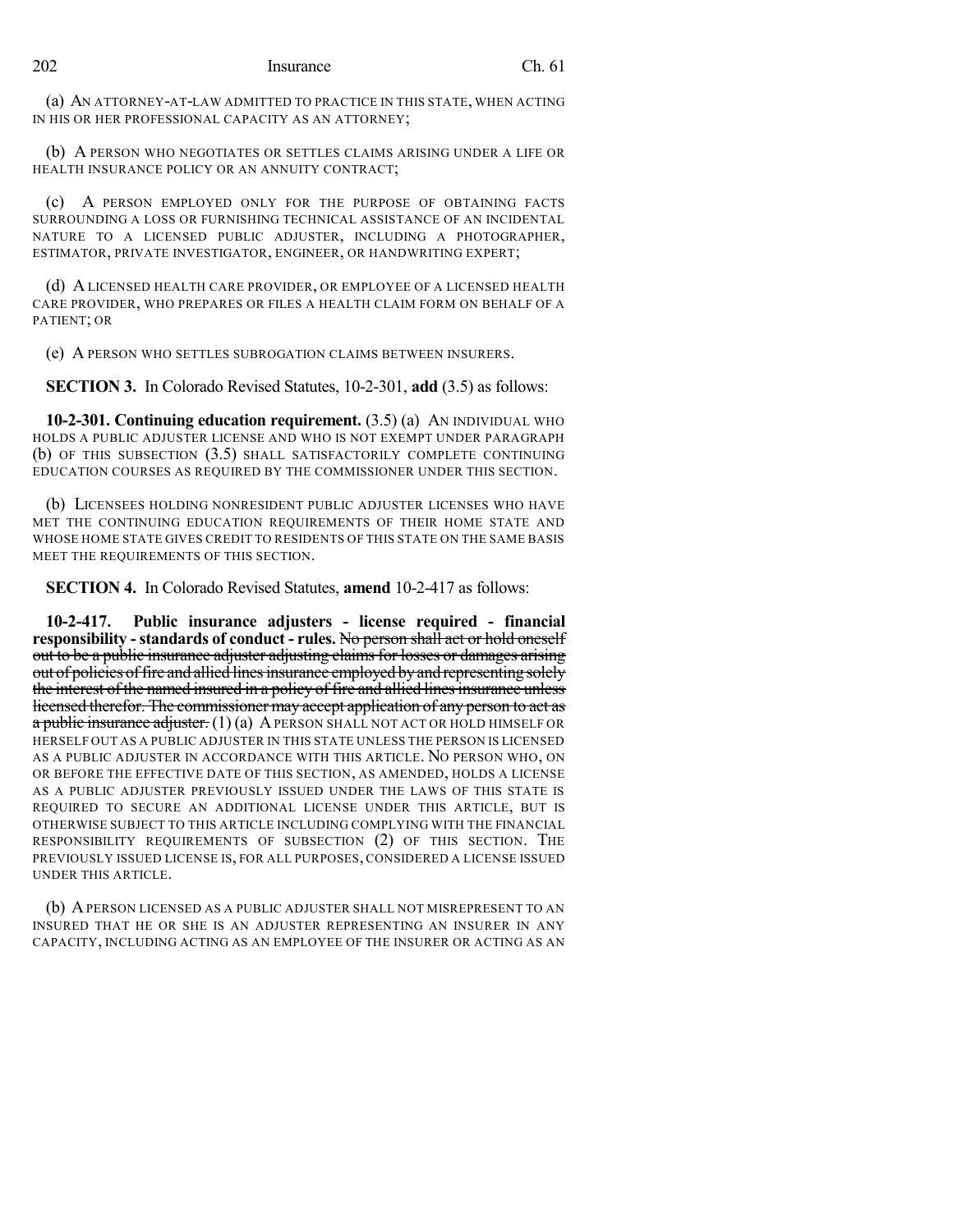## Ch. 61 Insurance 203

INDEPENDENT ADJUSTER, UNLESS SO APPOINTED BY AN INSURER IN WRITING TO ACT ON THE INSURER'S BEHALF FOR THAT SPECIFIC CLAIM OR PURPOSE. A LICENSED PUBLIC ADJUSTER IS PROHIBITED FROM CHARGING AN INSURED A FEE IF THE PUBLIC ADJUSTER ACCEPTS AN APPOINTMENT BY THE INSURER.

(c) ABUSINESS ENTITY ACTING AS A PUBLIC ADJUSTER IS REQUIRED TO OBTAIN A PUBLIC ADJUSTER LICENSE. APPLICATION SHALL BE MADE IN THE FORM REQUIRED BY THE COMMISSIONER. BEFORE APPROVING THE APPLICATION, THE INSURANCE COMMISSIONER SHALL FIND THAT:

(I) THE BUSINESS ENTITY HAS PAID THE FEES SET BY THE COMMISSIONER; AND

(II) THE BUSINESS ENTITY HAS DESIGNATED A LICENSED PUBLIC ADJUSTER RESPONSIBLE FOR THE BUSINESS ENTITY'S COMPLIANCE WITH THE INSURANCE LAWS AND RULES OF THIS STATE.

(2) (a) BEFORE RECEIVING A LICENSE AS A PUBLIC ADJUSTER AND FOR THE DURATION OF THE LICENSE, THE APPLICANT SHALL SECURE EVIDENCE OF FINANCIAL RESPONSIBILITY IN A FORMAT PRESCRIBED BY THE COMMISSIONER THROUGH A SURETY BOND EXECUTED AND ISSUED BY AN INSURER AUTHORIZED TO ISSUE SURETY BONDS IN THIS STATE, WHICH BOND:

(I) MUST BE IN THE MINIMUM AMOUNT OF TWENTY THOUSAND DOLLARS;

(II) MUST BE IN FAVOR OF THIS STATE AND MUST SPECIFICALLY AUTHORIZE RECOVERY BY THE COMMISSIONER ON BEHALF OF ANY PERSON IN THIS STATE WHO SUSTAINED DAMAGES AS THE RESULT OF THE APPLICANT'S ERRONEOUS ACTS, FAILURE TO ACT, CONVICTION OF FRAUD, OR CONVICTION OF UNFAIR PRACTICES IN HIS OR HER CAPACITY AS A PUBLIC ADJUSTER; AND

(III) MUST NOT BE TERMINATED UNLESS AT LEAST THIRTY DAYS' PRIOR WRITTEN NOTICE IS FILED WITH THE COMMISSIONER AND GIVEN TO THE LICENSEE.

(b) THE ISSUER OF THE EVIDENCE OF FINANCIAL RESPONSIBILITY SHALL NOTIFY THE COMMISSIONER UPON TERMINATION OF THE BOND, UNLESS OTHERWISE DIRECTED BY THE COMMISSIONER.

(c) THE COMMISSIONER MAY ASK FOR THE EVIDENCE OF FINANCIAL RESPONSIBILITY AT ANY TIME THE COMMISSIONER DEEMS RELEVANT.

(d) THE COMMISSIONER SHALL SUMMARILY SUSPEND THE AUTHORITY TO ACT AS A PUBLIC ADJUSTER IF THE EVIDENCE OF FINANCIAL RESPONSIBILITY TERMINATES OR BECOMES IMPAIRED.

(3) A PUBLIC ADJUSTER SHALL NOT PAY A COMMISSION, SERVICE FEE, OR OTHER VALUABLE CONSIDERATION TO A PERSON FOR INVESTIGATING OR SETTLING CLAIMS IN THIS STATE IF THAT PERSON IS REQUIRED TO BE LICENSED UNDER THIS ARTICLE AND IS NOT LICENSED.

(4) IN THE EVENT OF A CATASTROPHIC DISASTER, NO PUBLIC ADJUSTER SHALL CHARGE, AGREE TO, OR ACCEPT AS COMPENSATION OR REIMBURSEMENT ANY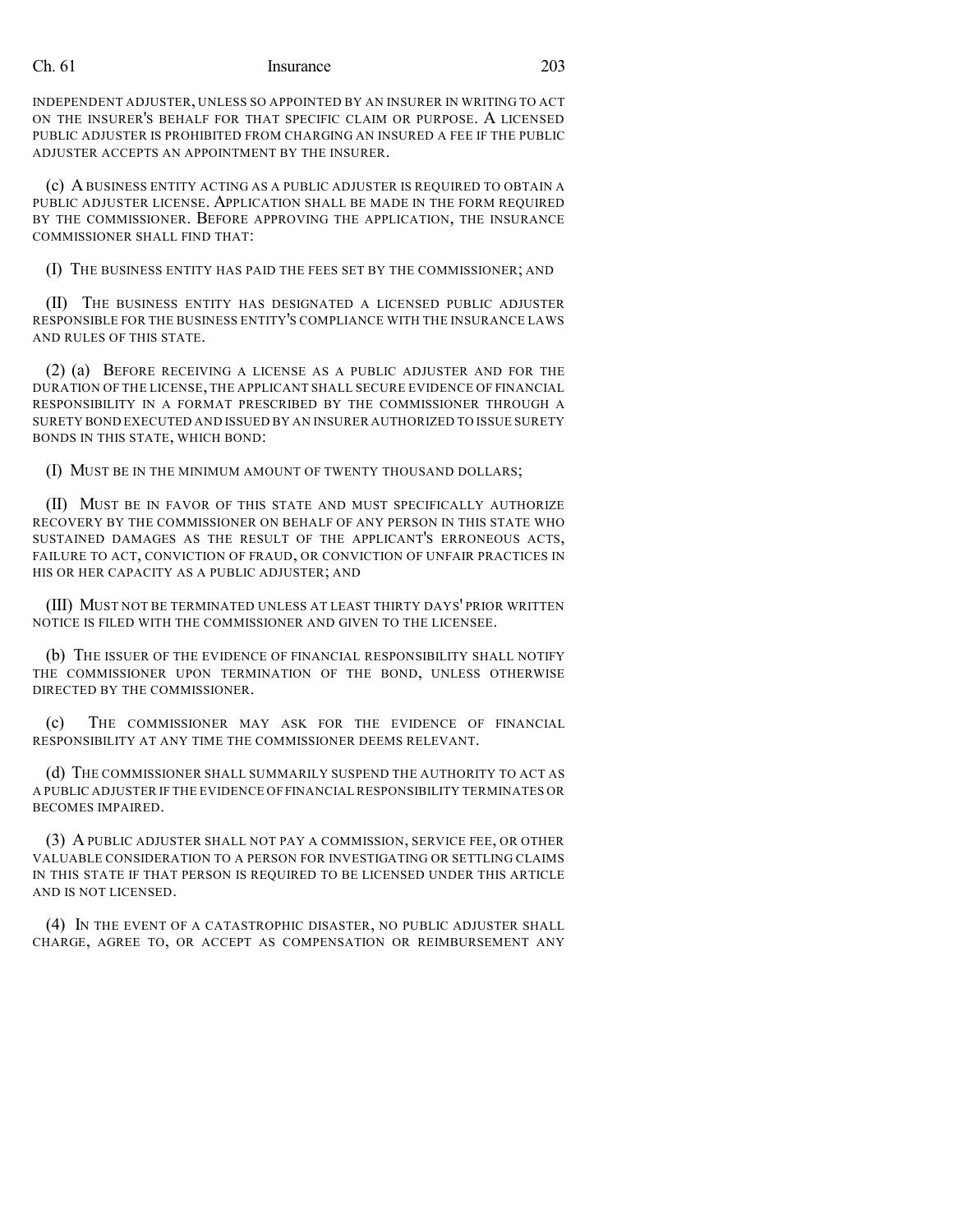204 Insurance Ch. 61

PAYMENT, COMMISSION, FEE, OR OTHER THING OF VALUE IN EXCESS OF TEN PERCENT OF ANY INSURANCE SETTLEMENT OR PROCEEDS. NO PUBLIC ADJUSTER SHALL REQUIRE, DEMAND, OR ACCEPT ANY FEE, RETAINER, COMPENSATION, DEPOSIT, OR OTHER THING OF VALUE PRIOR TO SETTLEMENT OF A CLAIM.

(5) A PUBLIC ADJUSTER WHO RECEIVES, ACCEPTS, OR HOLDS ANY FUNDS ON BEHALF OF AN INSURED TOWARDS THE SETTLEMENT OF A CLAIM FOR LOSS OR DAMAGE SHALL DEPOSIT THE FUNDS IN A NONINTEREST-BEARING ESCROW OR TRUST ACCOUNT IN A FINANCIAL INSTITUTION THAT IS INSURED BY AN AGENCY OF THE FEDERAL GOVERNMENT IN THE PUBLIC ADJUSTER'S HOME STATE OR WHERE THE LOSS OCCURRED.

(6) (a) A PUBLIC ADJUSTER IS OBLIGATED, UNDER HIS OR HER LICENSE, TO SERVE WITH OBJECTIVITY AND LOYALTY THE INTEREST OF HIS OR HER CLIENT ALONE AND TO RENDER TO THE INSURED SUCH INFORMATION, COUNSEL, AND SERVICE, WITHIN THE KNOWLEDGE, UNDERSTANDING, AND OPINION IN GOOD FAITH OF THE LICENSEE, AS WILL BEST SERVE THE INSURED'S INSURANCE CLAIM NEEDS AND INTERESTS.

(b) APUBLIC ADJUSTER SHALL NOT SOLICIT, OR ATTEMPT TO SOLICIT, AN INSURED DURING THE PROGRESS OF A LOSS-PRODUCING OCCURRENCE, AS DEFINED IN THE INSURED'S INSURANCE CONTRACT.

(c) A PUBLIC ADJUSTER SHALL NOT PERMIT AN UNLICENSED EMPLOYEE OR REPRESENTATIVE OF THE PUBLIC ADJUSTER TO CONDUCT BUSINESS FOR WHICH A LICENSE IS REQUIRED UNDER THIS ARTICLE.

(d) A PUBLIC ADJUSTER SHALL NOT HAVE A DIRECT OR INDIRECT FINANCIAL INTEREST IN ANY ASPECT OF THE CLAIM, OTHER THAN THE SALARY, FEE, COMMISSION, OR OTHER CONSIDERATION ESTABLISHED IN THE WRITTEN CONTRACT WITH THE INSURED.

(e) A PUBLIC ADJUSTER SHALL NOT ACQUIRE ANY INTEREST IN SALVAGE OF PROPERTY SUBJECT TO THE CONTRACT WITH THE INSURED UNLESS THE PUBLIC ADJUSTER OBTAINS WRITTEN PERMISSION FROM THE INSURED AFTER SETTLEMENT OF THE CLAIM WITH THE INSURER.

(f) APUBLIC ADJUSTER SHALL NOTREFER OR DIRECT THE INSURED TO GET NEEDED REPAIRS OR SERVICES IN CONNECTION WITH A LOSS FROM ANY PERSON:

(I) WITH WHOM THE PUBLIC ADJUSTER HAS A FINANCIAL INTEREST; OR

(II) FROM WHOM THE PUBLIC ADJUSTER MAY RECEIVE DIRECT OR INDIRECT COMPENSATION FOR THE REFERRAL.

(g) APUBLIC ADJUSTER SHALL NOT PARTICIPATE DIRECTLY OR INDIRECTLY IN THE RECONSTRUCTION, REPAIR, OR RESTORATION OF DAMAGED PROPERTY THAT IS THE SUBJECT OF A CLAIM ADJUSTED BY THE PUBLIC ADJUSTER.

(h) APUBLIC ADJUSTER SHALL NOT ENGAGE IN ANY OTHER ACTIVITIES THAT MAY REASONABLY BE CONSTRUED AS PRESENTING A CONFLICT OF INTEREST, INCLUDING SOLICITING OR ACCEPTING ANY REMUNERATION FROM, OR HAVING A FINANCIAL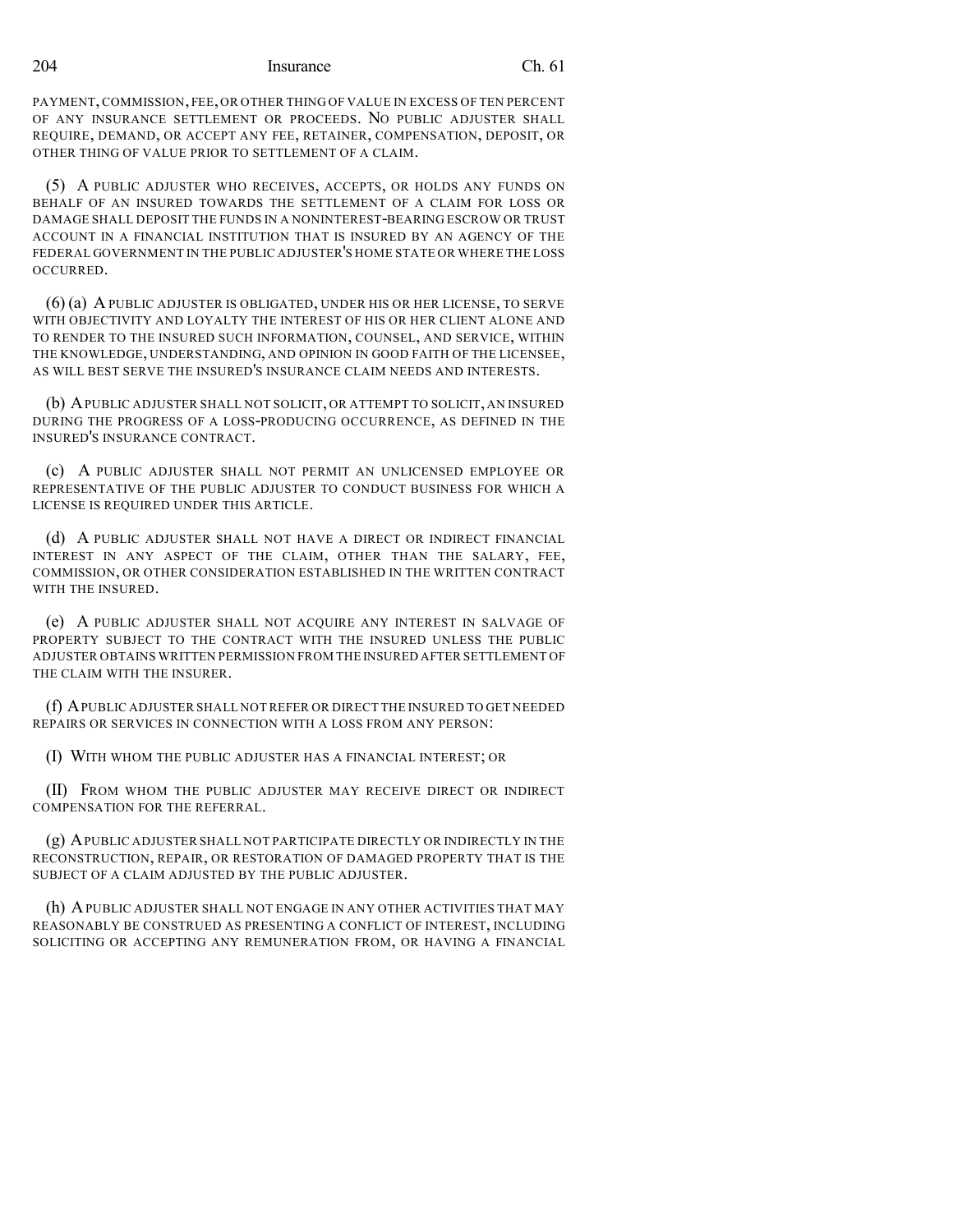## Ch. 61 Insurance 205

INTEREST IN, ANY SALVAGE FIRM, REPAIR FIRM, OR OTHER FIRM THAT OBTAINS BUSINESS IN CONNECTION WITH ANY CLAIM THE PUBLIC ADJUSTER HAS A CONTRACT OR AGREEMENT TO ADJUST.

(i) PUBLIC ADJUSTERS SHALL ADHERE TO THE FOLLOWING GENERAL ETHICAL REQUIREMENTS:

(I) A PUBLIC ADJUSTER SHALL NOT UNDERTAKE THE ADJUSTMENT OF A CLAIM IF THE PUBLIC ADJUSTER IS NOT COMPETENT AND KNOWLEDGEABLE AS TO THE TERMS AND CONDITIONS OF THE INSURANCE COVERAGE OR IF THE ADJUSTMENT OF THE CLAIM OTHERWISE EXCEEDS THE PUBLIC ADJUSTER'S EXPERTISE;

(II) A PUBLIC ADJUSTER SHALL NOT KNOWINGLY MAKE ANY ORAL OR WRITTEN MATERIAL MISREPRESENTATIONS OR STATEMENTS WHICH ARE FALSE AND INTENDED TO INJURE ANY PERSON ENGAGED IN THE BUSINESS OF INSURANCE TO ANY INSURED CLIENT OR POTENTIAL INSURED CLIENT;

(III) APUBLIC ADJUSTER, WHILE LICENSED IN THIS STATE, SHALL NOT REPRESENT OR ACT AS A COMPANY ADJUSTER OR INDEPENDENT ADJUSTER ON THE SAME CLAIM;

(IV) (A) THE INSURED MAY RESCIND ANY CONTRACT OR OTHER FORM OF AGREEMENT FOR REPRESENTATION IN A PROPERTY OR CASUALTY LOSS OR CLAIM IF THE INSURED EXERCISES THIS RIGHT OF RESCISSION IN WRITING ADDRESSED TO THE INSURER AND THE PUBLIC ADJUSTER AND PUTS THE WRITTEN RESCISSION, POSTAGE PREPAID,IN THE UNITED STATES MAIL WITHIN SEVENTY-TWO HOURS AFTER SIGNING A SETTLEMENT REPRESENTATION AGREEMENT. ALL PUBLIC ADJUSTERS TAKING A REPRESENTATIVE AGREEMENT TO RESOLVE A PROPERTY OR CASUALTY LOSS OR CLAIM ON BEHALF OF AN INSURED SHALL GIVE TO THE INSURED WRITTEN NOTICE OF, AND DIRECTION AS TO, THE ABILITY TO EXERCISE THE INSURED'S RIGHT OF RESCISSION.

(B) APUBLIC ADJUSTER SHALL NOT ENTER INTO A CONTRACT THAT PREVENTS AN INSURED FROM PURSUING ANY CIVIL REMEDY AFTER THE REQUIRED RESCISSION PERIOD UNDER SUB-SUBPARAGRAPH  $(A)$  OF THIS SUBPARAGRAPH  $(IV)$ ;

(V) A PUBLIC ADJUSTER SHALL NOT ENTER INTO A CONTRACT OR ACCEPT A POWER OF ATTORNEY THAT VESTS IN THE PUBLIC ADJUSTER THE EFFECTIVE AUTHORITY TO CHOOSE THE PERSONS WHO PERFORM REPAIR WORK; AND

(VI) A PUBLIC ADJUSTER SHALL ENSURE THAT ALL CONTRACTS FOR THE PUBLIC ADJUSTER'S SERVICES ARE IN WRITING AND SET FORTH ALL TERMS AND CONDITIONS OF THE ENGAGEMENT.

(j) A PUBLIC ADJUSTER SHALL NOT AGREE TO ANY LOSS SETTLEMENT WITHOUT THE INSURED'S KNOWLEDGE AND CONSENT.

(7) The commissioner may promulgate such rules as are necessary to carry out the provisions of this section, including: establishing nonrefundable fees and testing requirements for all applicants for licensure.

(a) REQUIREMENTS AND STANDARDS FOR WRITTEN CONTRACTS BETWEEN PUBLIC